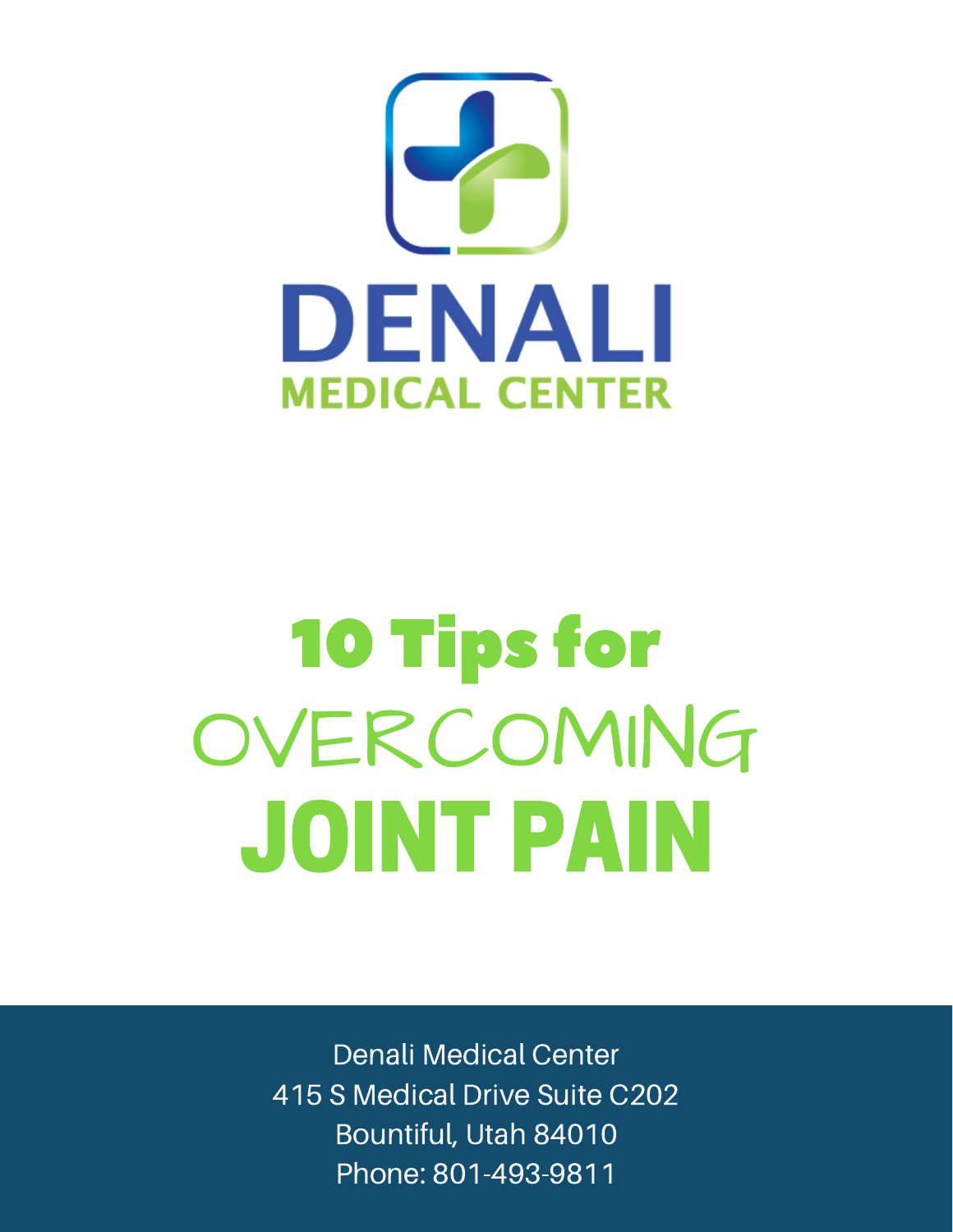# 1. Consider All the Options and Their Associated Risks

Many people think surgery is the only option, but this is not the case. There are simply more effective and more affordable methods to minimize your joint pain and get them in a healthier state.

Several recent studies have shown that as many as 95% of all orthopedic surgeries can be avoided, and better outcomes are available. This means that only 5% of Americans who have back, neck, or other joint pain, actually require surgery [1]. The vast majority would attain impressive results with much less invasive methods that don't require an 8 to 12-week recovery time.

About 400,000 people in the United States undergo spine surgery each year. Of those who undergo open neck or back operations, recent surveys have discovered that 30–40 percent experience some form of postoperative complications where either the original problem has not improved or they are experiencing other, more significant problems, as a result of the surgery. The term for this is failed back surgery syndrome (FBSS)

# **The Majority of Orthopedic Surgeries Can Be Avoided**

only 5% of surgeries are required



95% of surgeries are unnecessary and can be avoided

#### **Surgery Risks that Can Increase the Risk of Complications** [2]

- FBSS tends to occur more frequently in the lumbar (lower) region than in the cervical (upper) region of the spine.
- Failure to properly identify the condition(s). A relatively inexperienced surgeon might attempt to correlate a patient's pain pattern with a specific area of degeneration in the spine. However, the process of making an accurate diagnosis is not always this straightforward.
- Your risk of developing FBSS is much higher following an open spinal fusion procedure than after undergoing a minimally invasive technique. Spinal fusion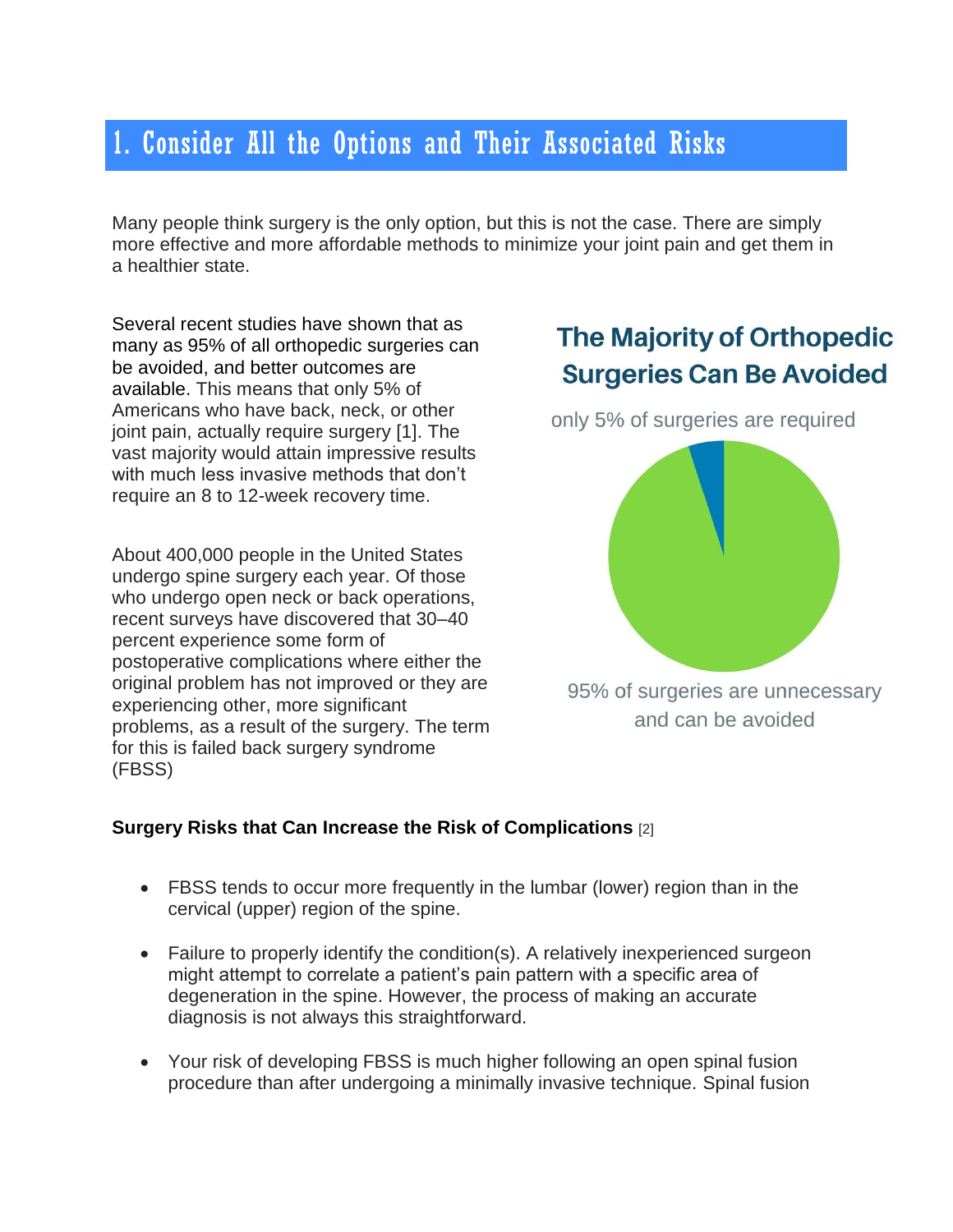failure is not uncommon. In order to successfully address neck or back pain through spinal fusion, a surgeon must first accurately identify the source of a patient's pain. Because every patient heals at a different rate and since vertebral fusion takes place as part of the healing process, it can take up to several months or never to achieve a solid fusion in some patients.

• Scar tissue formation. As part of the natural healing process, the body forms bands of scar tissue following any form of tissue disturbance, such as spine surgery. These fibrous adhesions can potentially bind a nerve root, resulting in a condition called epidural fibrosis, which can lead to postoperative pain and FBSS.

# 30% - 40%

of those who undergo open neck or back surgery experience complications

• Nerve damage. Decompressing a nerve root through spine surgery will typically cause temporary inflammation and can lead to increased pain until the inflammation subsides. However, in rare cases, nerve damage can occur, resulting in symptoms like chronic pain and weakness in certain muscle groups.

## 2. Be Cautious When It Comes to Cortisone

Cortisone may seem like a quick fix, but keep in mind, cortisone is only temporary…once you get three shots, it causes diminishing returns and can lead to weakening of the bones, tendons, and ligaments. Plus, each time you get another cortisone shot it doesn't work as well as the previous time and it lasts for a shorter and shorter period of time.

Cortisone shots carry a risk of complications, such as: [3]

- Death of nearby bone (osteonecrosis)
- Joint infection

Cortisone can lead to weakening of the bones, tendons and ligaments

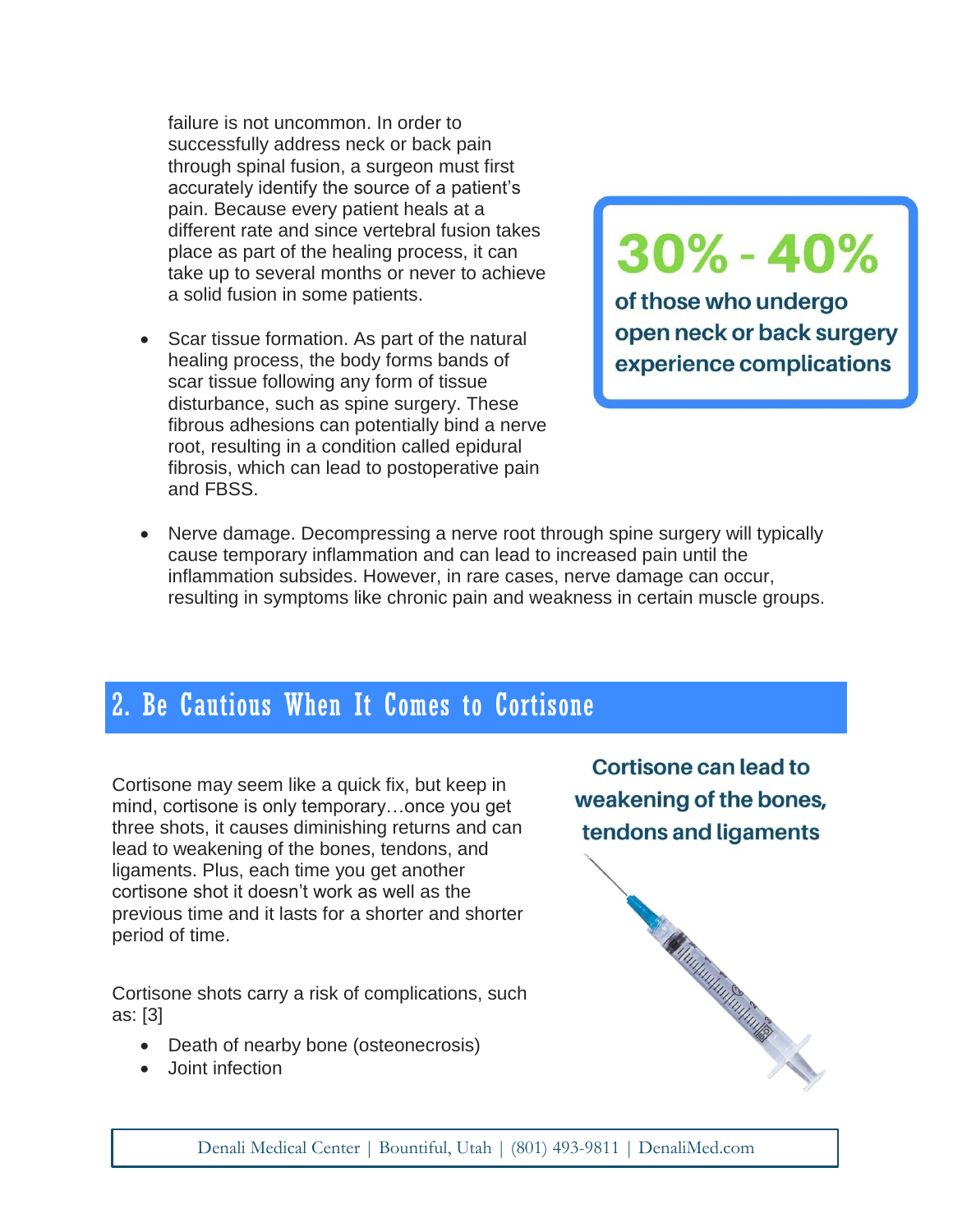- Nerve damage
- Thinning of skin and soft tissue around the injection site
- Temporary flare of pain and inflammation in the joint
- Tendon weakening or rupture
- Thinning of nearby bone (osteoporosis)
- Whitening or lightening of the skin around the injection site

# 3. Determine Whether Your Medication Could be a Cause of Joint Pain

Typically, we recommend to use narcotics sparingly, or not at all. Narcotic addiction is one of the leading problems afflicting people of all ages. The following drugs, medications or other substances have joint pain listed as a symptom. Please note, this list may be outdated, so please check the symptoms of the particular medication you are on to see whether joint pain is a common side effect.

Taking one or more of these drugs can aggravate joint pain symptoms and can even bring about arthritis. In some cases, joint pain will subside when the medication ceases. It is important to keep in mind that not everyone experiences the side effects of a particular drug. Please note, just because you take one of the following medications you will not necessarily experience painful joints. [4]



See the list on the following page that shows some of the medications where joint pain is a side effect.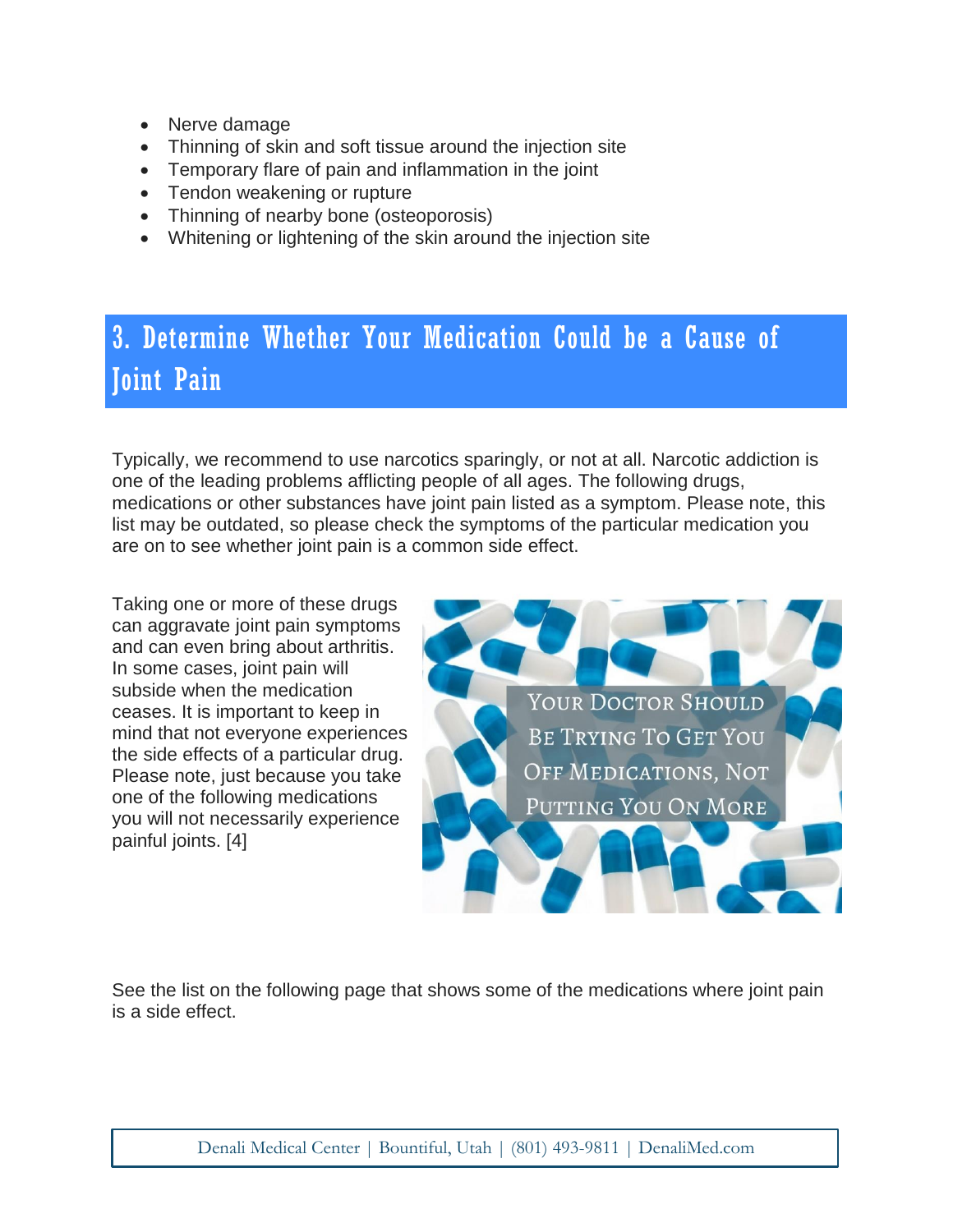# Known Medications Where Joint Pain is a Side Effect

• Maloprim • Maxor • Meridia • Meruvax II

• Mesalamine suppositories • Mesantoin

• Metipranolol • Metoprolol • Metric 21 • Metro I.V • MetroCream • MetroGel • MetroLotion • Metronidazole • Mevacor • Miacalcin • Micardis • Midoride • Milezzol • Minipress • Minizide • Mirtazon • Monitan • Montelukast • Myambutol • Mycophenolate • Mysoline • Naltrexone • Nefazodone • Neo-Mercazole • Neoral • Neotigason • Neupogen • Nicardipine • Nicoderm • Nicoderm CQ • Nicotine nasal spray • Nicotine transdermal

patch • Nicotrol NS • Noritate • Novacef • Novo-Atenol • Novo-Diltazem • Novo-Nidazol • Nu-Atenol • Nu-Diltiaz • Ocupress • Olanzapine

• Olsalazine capsules • Olsalazine suppositories

• Panixine Disperdose • Pantoprazole • Pariet

• Omeprazole • Omnicef • Onxol • Optipranolol • Oratane • Otrozol • Paclitaxel

• Mesalamine capsules

• Peganone • PegIntron • Penicillamine • Pentasa capsules • Pentasa rectal suspension

• Pentasa suppositories • Phenobarbitone • Phenytek • Phenytoin • Pimecrolimus • Pindolol • Plavix

• Pneumococcal vaccine • Pneumovax 23 • Prandin • Prazosin • Presoken • Presoquim • Prevenar • Primidone • Pritor • Probitor • Procrit • Prometrium • ProSom • ProStep

• Proton pump inhibitor

• Rowasa suppositories • Rubella vaccine • Rynacrom • Salmeterol • Sandimmun Neoral • Sandimmune • Sectral

• Protostat • Quin-Release • Quinaglute Dura-Tabs

• Quinalan • Quinidex • Quinidine • Quinora • Raloxifene • Rani 2 • Ranihexal • Ranitidine • Ranoxyl • Rapamune • Raptiva • Rebetron • Rebif • Relenza • Repaglinide • Rescula • Revia • Reyataz • Rhotral • Risperdal • Risperidone • Roaccutane • Roferon A • Rowasa capsules • Rowasa rectal suspension

• Methylphenobarbitone

• Serevent • Serzone • Sibutramine • Singulair • Sirolimus

• Somac • Soriatane • Spectracef • Stamaril • Suprax • Syn-Diltiazem • Synacthen depot • Tagamet • Tamsulosin • Taro-Atenol • Taxol • Taxotere • Taztia XT • Tegaserod • Tenormin • Teriparatide • Tetrocosactrin • Tiamate • Tiazac • Tikosyn • Tilazem • Timolol • Timoptic • Tocainide • Tolterodine • Tonocard • Toprol-XL • Trastuzumab • Travatan • Triamterene • Tricor • Trizivir • Twinrix • Ultracef • Vantin • Vastin • Vatrix-S • Velosef • Vertisal • Visken • Wellbutrin • Xalatan

• Sodium cromoglycate

• Yellow Fever Vaccine

• Zalcitabine • Zanamivir • Zantac • Zebeta • Zelnorm • Zetia • Ziac • Zoladex • Zolpidem • Zoton • Zyban • Zyflo • Zyprexa

• Epogen • Eprex • Erevax • Estazolam • Etanercept • Ethambutol • Evista • Ezetimibe • Famciclovir • Famvir • Femara • Fenofibrate • Filgastrim • Flagenase • Flagyl • Flagyl ER • Flomax • Fluvastatin • Forteo

• Fungizone Intravenous

• Hectorol Capsules • Hepatitis B Vaccine

• Herceptin • Hexal Ranitic • Hivid • Imatinib • Imukin • Inerferon Alfa • Infanrix HepB • Infergen • Interferon • Intron A • Isohexal • Isotretinoin • Isotrex • IsotrexGel • Keflet • Keflex • Keftab • Kerlone • Kredex • Lamivudine • Lenogastrim • Lescol • Lescol XL • Letrozole • Levatol • Levobunolol • Lipitor • Lipobay • Lofibra • Lopid • Lopressor • Lorabid • Losec • Lumigan

• Gemfibrozil • Gengraf • Glatiramer • Glivec • Granocyte • H-B-Vax II • H.P. Acthar Gel • Habitrol

• Accure

- Acebutolol
- Acebutolol Hydrochloride Cartrol
- Acimax
- Acitretin
- ACTH
- Acthar
- Advair Diskus
- Advicor
- Aggrenox
- AK Beta
- Aldopren
- Alferon N
- Alophen
- Altocor
- Ambien
- Ameblin
- Angiotrofen A.P
- Angiotrofen Retard
- Anspor
- Antiotrofen
- Ap-la-day
- Apo-Atenol
- Apo-Diltiaz
- Apo-Metronidazole
- Asacol capsules
- Asacol rectal suspension Combivir
- Asacol suppositories
- Atacand
- Atazanavir Sulfate
- Atenolol
- Atorvastatin
- Ausran
- Austyn SR
- Avanza • Avapro HCT
- Avonex
- Balsalazide capsules
- Balsalazide suppositories Daraprim
- Betaferon
- Betagan
- Betapace
- Betaxolol
- Betaxolol Hydrochloride
- Betaxon
- Betimol • Betoptic
- Betoptic S
- Betoquin
- Bicor
- Bisoprolol
- Blocadren
- Bupropion
- Calcimar
- Calcitonin
- Canasa capsules
- Canasa rectal suspension Efalizumab
- Canasa suppositories • Elidel Cream
- Carbimazole • Emtricitabine
- Cardcal
- Cardene
- Cardioquin
- Cardizem • Cardura
	-

• Cartia XT • Catapres tablets • Ceclor • Cedax

• Carteolol

- Cefadroxil Monohydrate
- Cefixime
- Ceftin
- 
- Cefzil
- CellCept
- Cerebyx
- Cerivastatin
- 
- Cimetidine
- Cleocin capsules
- Cleocin T capsules
- Clinda-Derm capsules
- Clindagel capsules
	- ClindaMax capsules
	- Clindamycin capsules
	- Clindets capsules
	- Clonidine tablets
	- Clopidogrel
	-
- Colazal capsules
- Colazal rectal suspension
- Colazal suppositories
- 
- Comvax
- Consupren
- 
- Copaxone
- Corgard
- Corticotropin
- Crestor
- Crinone
- Cromese
- Cromese Sterinebs
- Cyclosporine
- D-Penamine

• Denvar • Detrol • Dilacor XR • Dilantin • Dilatrend • Diltia XT • Diltiazem • Diovan • Diovan HCT • Dipentum capsules • Dipentum rectal suspension • Dipentum suppositories

• Dofetilide • Doxazosin • Doxercalciferol • Drisdol Liquid • Duricef

• Emtriva • Enbrel • Engerix-B • Epivir • Epoetin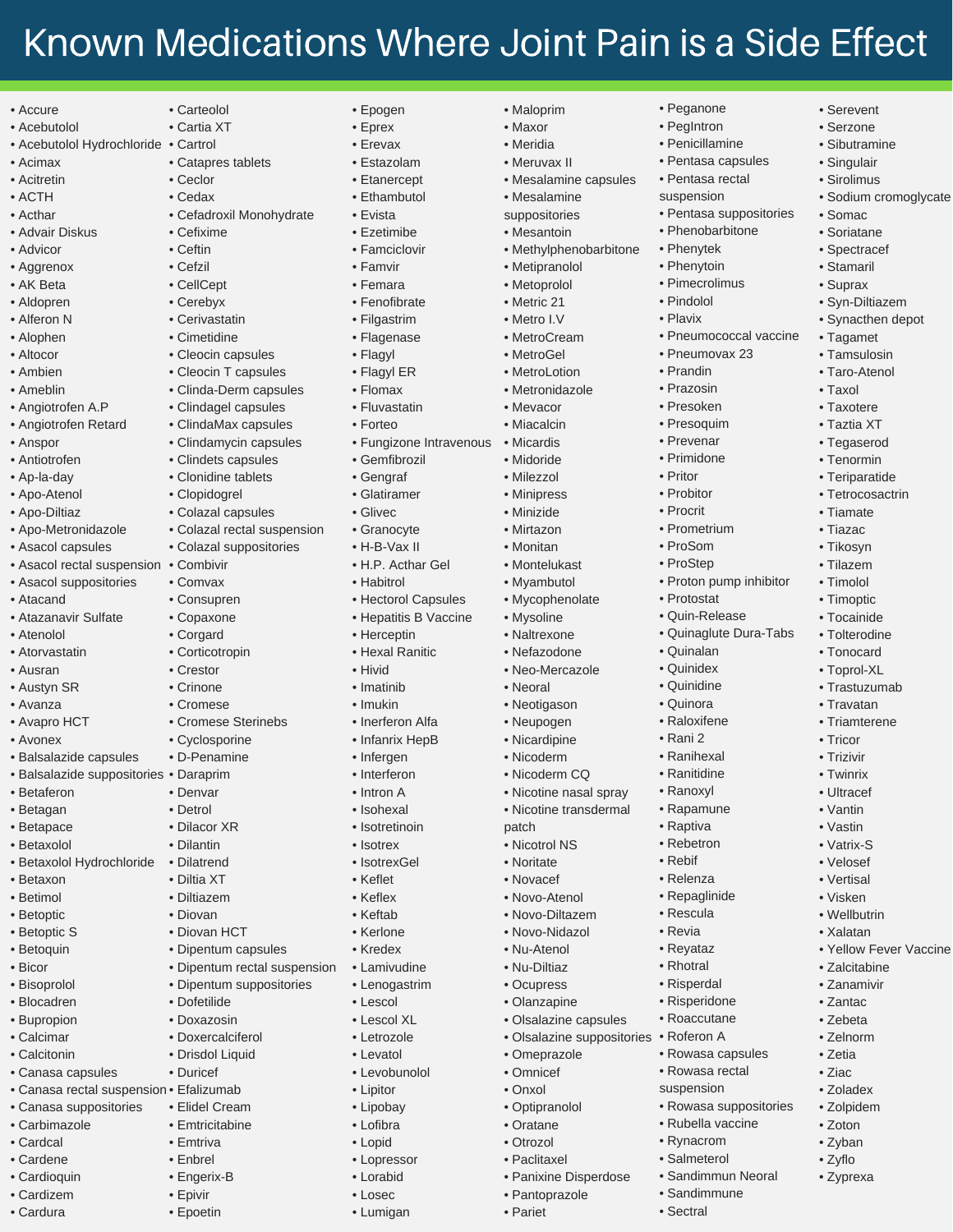# 4. Avoid or limit your use of Non-steroidal anti-inflammatory drugs (NSAIDs)

Nonsteroidal anti-inflammatory drugs (NSAIDs) like Ibuprofen, Aleve and other 'pain' medications are among the most commonly used drugs in the world for the treatment of osteoarthritis and other conditions. However, one of the most serious adverse reactions to NSAIDs is they inhibit proteoglycan synthesis, a component of ligament and cartilage tissue regeneration and repair.

The Effects of NSAIDS on Joints

- Acceleration of radiographic progression of osteoarthritis
- Decreased joint space width
- Increased joint forces/loads
- Increased risk of joint replacement
- Inhibition of chondrocyte proliferation
- Inhibition of collagen synthesis
- Inhibition of glycosaminoglycan synthesis
- Inhibition of prostaglandin synthesis
- Inhibition of proteoglycan synthesis
- Inhibition of synthesis of cellular matrix components

(non-steroidal anti-inflammatory drugs) Aspirin (Bayer) Ibuprofen (Advil, Motrin) Naproxen (Aleve) Celecoxib (Celebrex)

**Common NSAIDS** 

In studies, NSAIDs have been shown to accelerate the radiographic progression of osteoarthritis of the knee and hip. For those using NSAIDs compared to the patients who do not use them, joint replacements occur earlier and more quickly and frequently.

Some believe that massive NSAID use in osteoarthritic patients is one of the main causes of the rapid rise in the need for hip and knee replacements, both now and in the future. [5]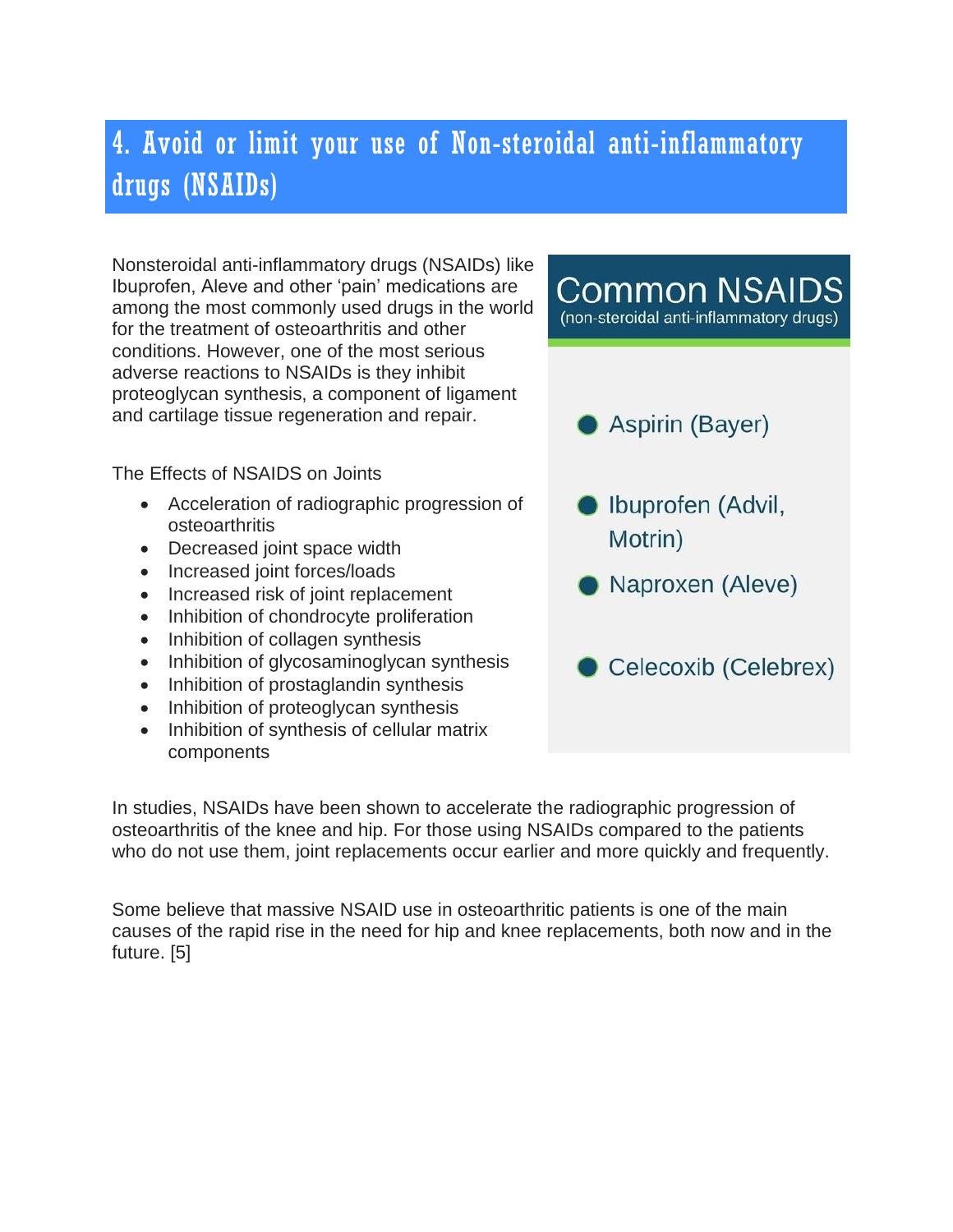# 5. Seek Therapies That Promote Natural Healing Like RenuO2

RenuO2 can heal the joints and tissues naturally and completely. Their success rate is much higher than surgery and the recovery time is less. In fact, you can often go about your daily routines without any change while your body heals.

Benefits of RenuO2

- Completely natural and non-toxic
- No down time
- Triggers the body's innate healing system
- Can delay or eliminate the need for joint replacement therapy
- Low-risk procedure
- Minimal discomfort
- Rapid results

#### RenuO2 Promotes Cartilage Regeneration

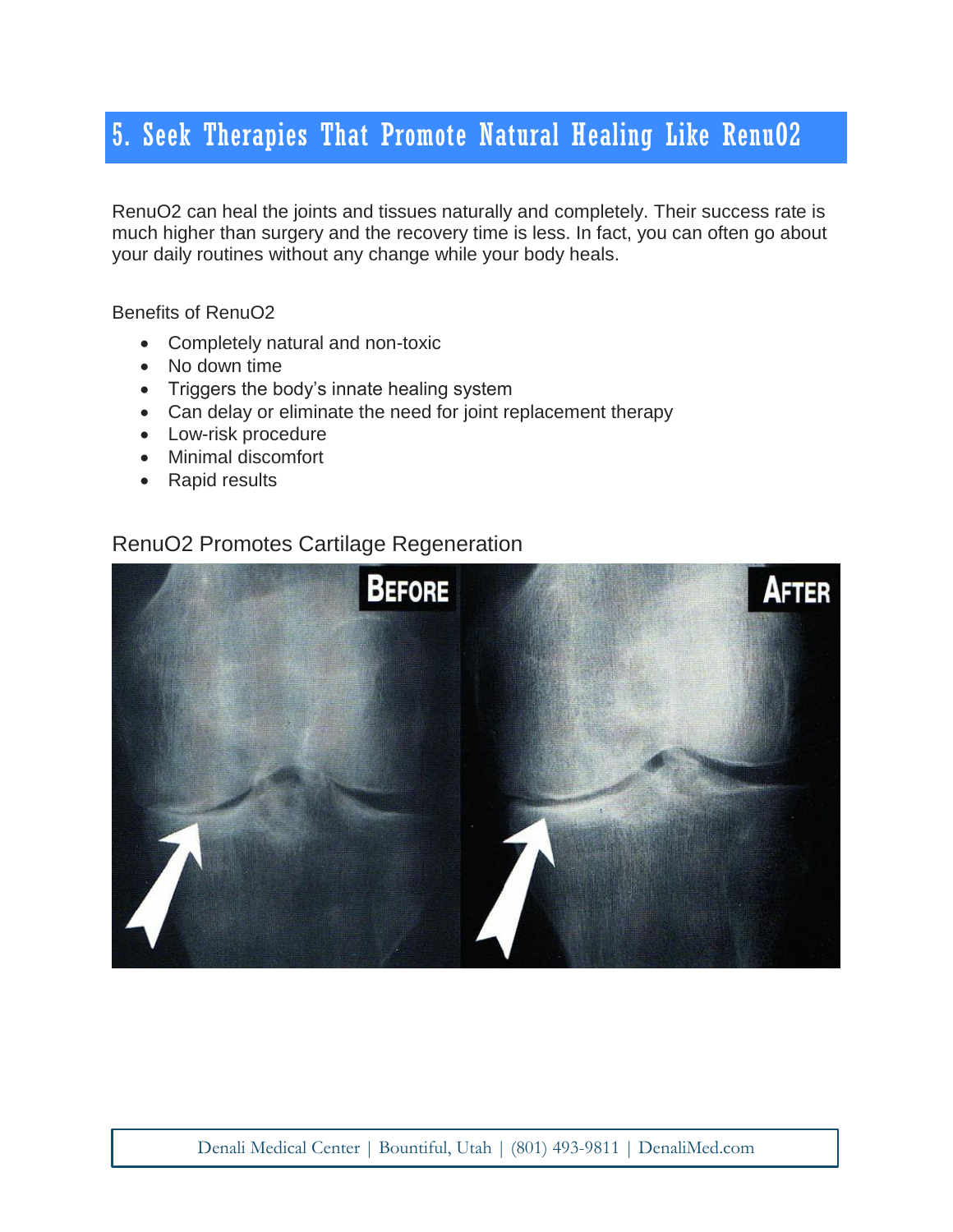# 6. Maximize Nutrition for Optimal Healing.

Nutrition and diet are KEY to healing. The body is designed to heal in all stages of life if given the proper building blocks, nutrients, and vitamins.

Eat plenty of fresh vegetables and avoid processed foods. Incorporate more fresh spices into your diet, like turmeric and ginger which can decrease the amount of inflammatory compounds in cartilage cells. Foods rich in omega 3 fatty acids like flaxseeds, chia seeds, walnuts and other foods can also reduce inflammation throughout the body.



Try to avoid inflammatory foods like sugar, saturated fats, trans fats, refined carbohydrates, MSG, gluten, aspartame and alcohol.

Homemade bone broth can be very beneficial. As bone broth simmers, collagen from the animal bones leach into the broth and when consumed it can help improve gut health as well as taking pressure off of aging joints. Research done by the Department of Nutrition and Sports Nutrition for Athletics at Penn State University found that when athletes supplemented with collagen over the course of 24 weeks, the majority showed significant improvements in joint comfort and a decrease in factors that negatively impacted athletic performance. [6]

### 7. Take Supplements to Optimize Performance and Healing

No diet is perfect. Professional grade supplements are labeled such because the excel at providing the right amount of nutrition to your cells, where it's needed most. Supplements like Glucosamine can help keep the cartilage in joints healthy and may have an antiinflammatory effect. If you're not incorporating things like turmeric, ginger, omega-3s and other beneficial herbs and ingredients, you may want to consider getting those through supplements.

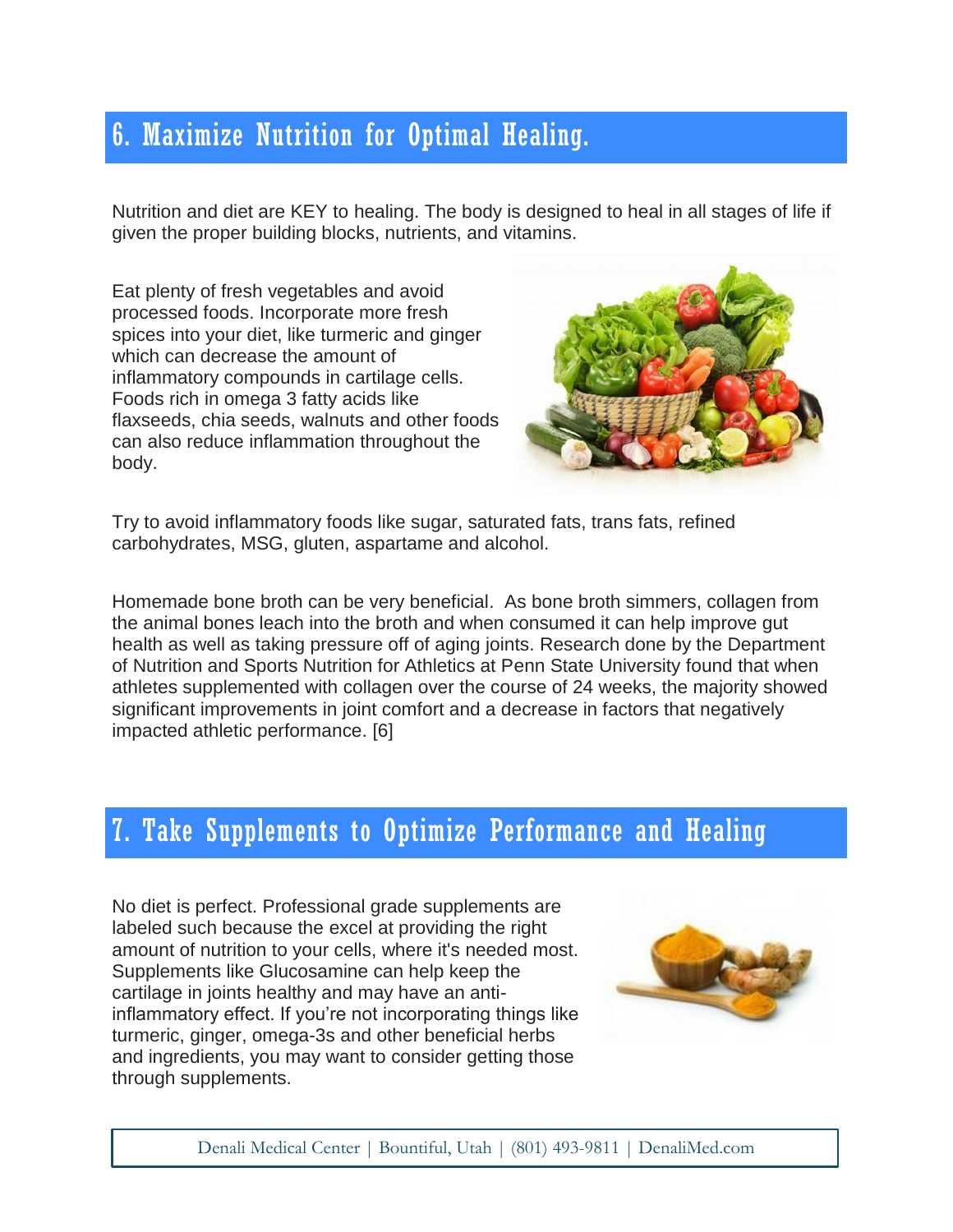# 8. Combine Healing with Chiropractic Care



Physical medicine, or chiropractic care, assures proper alignment and positioning for optimal healing, and decreases wear and tear from unbalanced skeletal systems. Chiropractors correct the underlying cause of joint dysfunction so that the body can restore normal ranges of motion in the region that allows for the compensatory soft tissue reactions to heal. It is through this manner that chiropractors can be beneficial if you are experiencing joint pain and dysfunction.

# 9. Fix the Problem at the Source

Find the source of the problem and treat it. Create the environment that your body needs in order to be able to heal. Things such as proper nutrition, supplements, and an oxygen-rich environment (RenuO2) can help initiate your body's innate power to heal. Understand that treatments that only go after the symptoms are band aids and will ultimately fail. Realize that the body takes time to heal naturally. Anything worth doing is worth doing right, and the right way can sometimes take time.

# **Our Natural Treatments**

- **O** Fix the root cause so you can truly heal
- Strengthens bones, tendons & muscles
- Rebuilds ligament tissues
- **2** Helps boost the immune system
- **2** Have no reported harmful side effects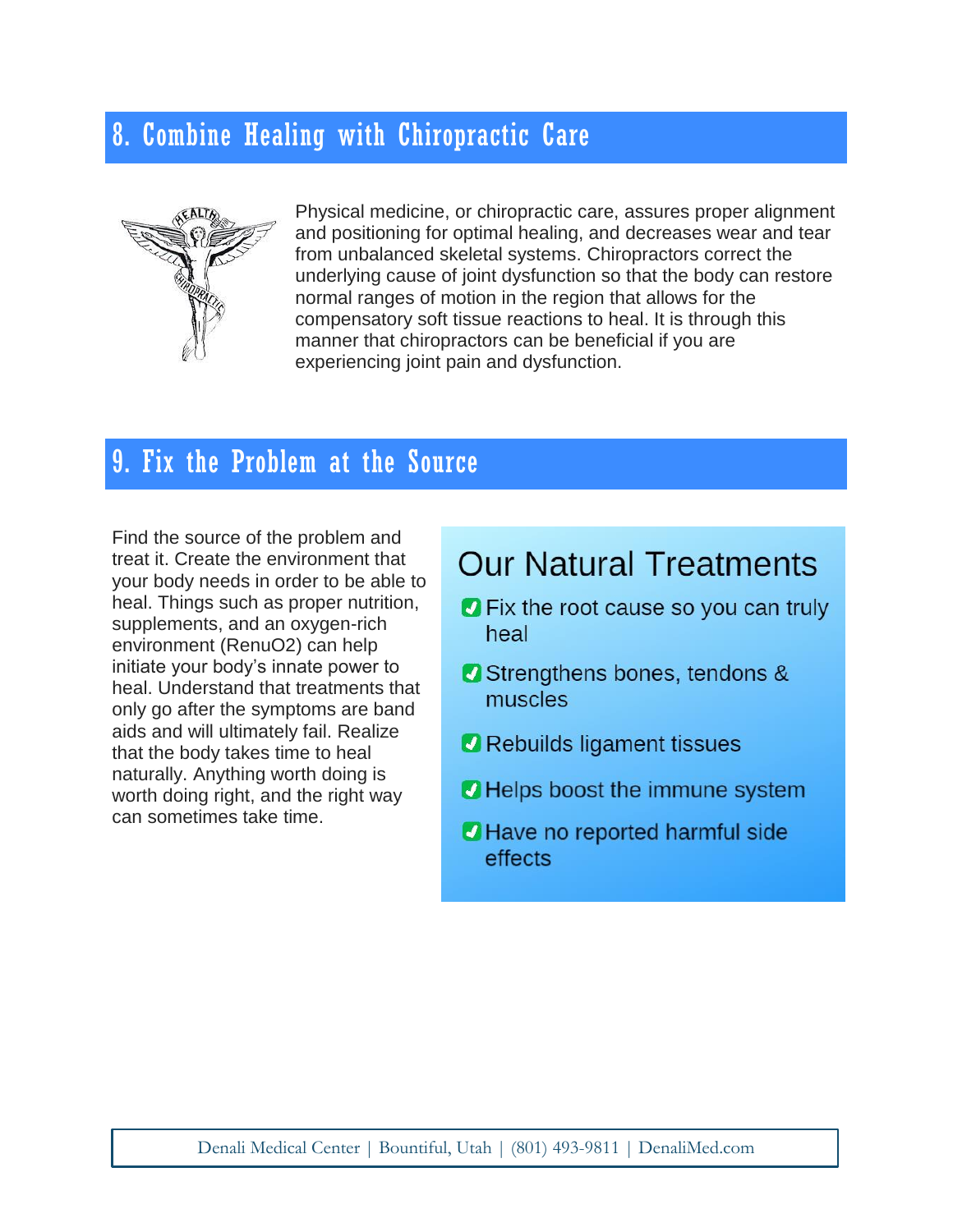# 10. Look at the Body as a Whole, Not It's Individual Parts



Sometimes pain and inflammation can be coming from something that seems unrelated. Make sure your provider looks into all of your issues and evaluates whether they are playing a role in your joint pain. Many times there are numerous factors that contribute to the pain, but association does not cause causation. It is extremely important to find a doctor who will look at your body as a whole, and not just the location that might appear to be the problem area.

Heal the Pain: Stop Covering it Up

# About Denali Medical Center

Denali Medical Center focuses on integrative and functional medicine. We believe in restoring health, preventing illness, and avoiding prescriptions and surgeries wherever possible.

Our clinical expertise includes Ozone, RenuO2, PRPO2 Injections, Nutrition, Supplement Optimization and IV Recovery and Rejuvenation.



To learn more about Denali Medical Center's services or to schedule an appointment, please visit [https://denalimed.com](https://denalimed.com/) or call 801-493-9811.

**Follow on Social Media** (click on the icons below)